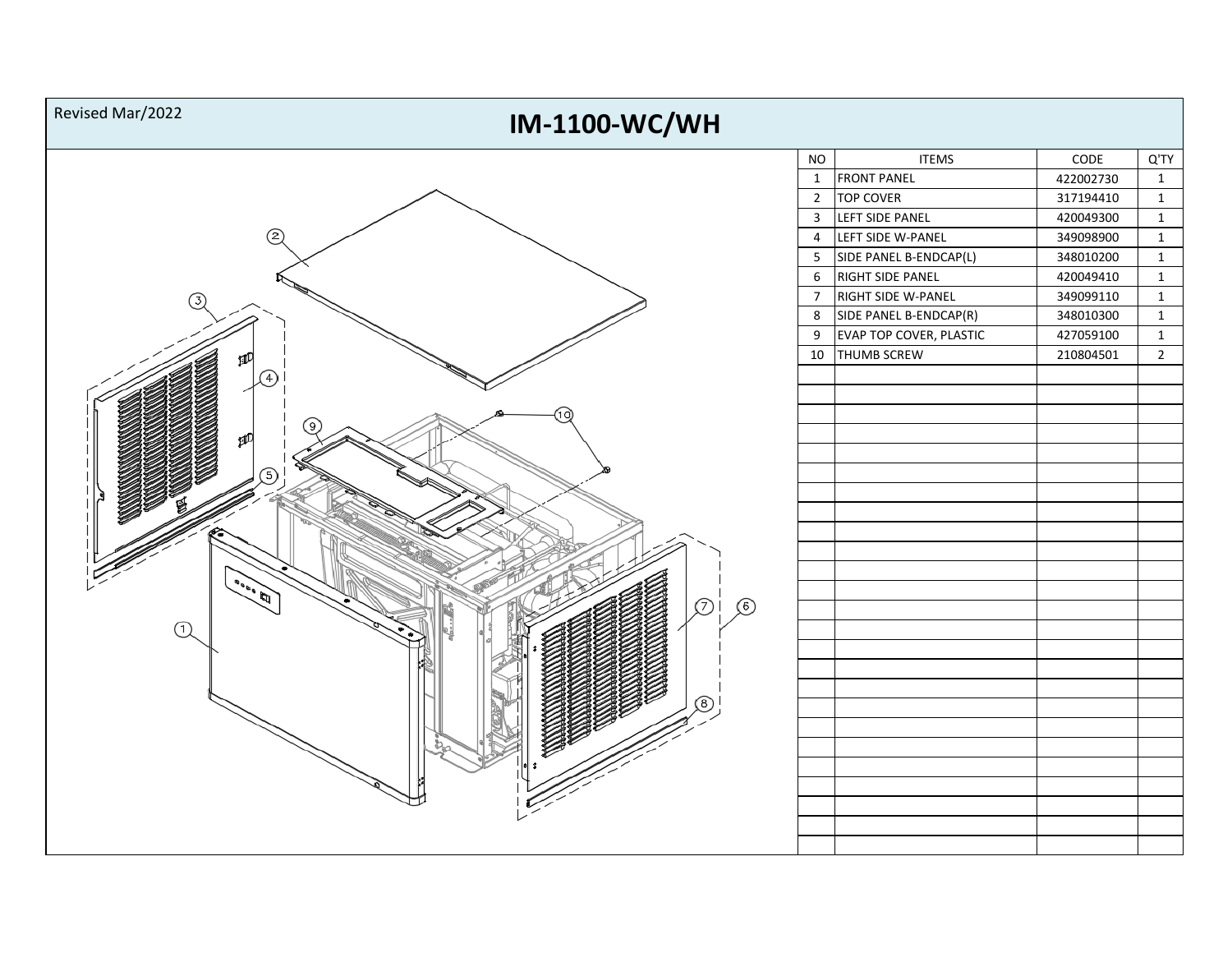| Revised Mar/2022<br><b>IM-1100-WC/WH</b> |                |                              |           |                |
|------------------------------------------|----------------|------------------------------|-----------|----------------|
|                                          | <b>NO</b>      | <b>ITEMS</b>                 | CODE      | Q'TY           |
|                                          | $\mathbf{1}$   | <b>BASE PLATE INSULAION</b>  | 483022200 | $\mathbf{1}$   |
|                                          | $\overline{2}$ | <b>EVAPORATOR BACK PANEL</b> | 422002500 | $\mathbf{1}$   |
|                                          | $\mathbf{3}$   | EVAPORATOR SIDE PANEL (L)    | 420049700 | $\mathbf{1}$   |
| (10)                                     | $\overline{4}$ | EVAPORATOR SIDE PANEL (R)    | 420049800 | $\mathbf{1}$   |
|                                          | 5              | SUPPORT, COMPRESSOR          | 320593620 | $\mathbf{1}$   |
| 12                                       | 6              | <b>FRONT SIDE FRAME (R)</b>  | 348020600 | $\mathbf{1}$   |
| $\left[9\right]$                         | $\overline{7}$ | SIDE TOP FRAME (L)           | 348010700 | $\mathbf{1}$   |
|                                          | 8              | SIDE TOP FRAME (R)           | 348011800 | $\mathbf{1}$   |
| 6                                        | 9              | SIDE REAR FRAME(L)           | 348011300 | $\mathbf{1}$   |
|                                          | 10             | <b>REAR TOP FRAME</b>        | 348010900 | $\mathbf{1}$   |
|                                          | 11             | <b>BACK PANEL</b>            | 349099710 | $\mathbf{1}$   |
| Ò<br>(15)                                | 12             | WATER LEVEL PROBE HOLDER     | 339014100 | $\mathbf{1}$   |
| 0                                        | 13             | SELF-TAPING SCREW            | MTCX0816R | $\overline{2}$ |
|                                          | 14             | <b>MACHINE SCREW</b>         | MFCX0820R | $\mathbf{1}$   |
|                                          | 15             | <b>WATER PUMP HOLDER</b>     | 301181000 | $\mathbf{1}$   |
| 8                                        | 16             | <b>THUMB SCREW</b>           | 210804501 | $\overline{2}$ |
|                                          | 17             | SIDE REAR FRAME              | 348011400 | $\mathbf{1}$   |
| Ō.                                       | 18             | <b>BRACKET</b>               | 320593800 | $\mathbf{1}$   |
| (14)                                     |                |                              |           |                |
| $\left(17\right)$<br>౷ౚ                  |                |                              |           |                |
|                                          |                |                              |           |                |
| 0                                        |                |                              |           |                |
|                                          |                |                              |           |                |
|                                          |                |                              |           |                |
| 3                                        |                |                              |           |                |
| $\left[18\right]$                        |                |                              |           |                |
|                                          |                |                              |           |                |
| 4                                        |                |                              |           |                |
| $\begin{bmatrix} 5 \end{bmatrix}$        |                |                              |           |                |
|                                          |                |                              |           |                |
|                                          |                |                              |           |                |
| 6                                        |                |                              |           |                |
|                                          |                |                              |           |                |
|                                          |                |                              |           |                |
|                                          |                |                              |           |                |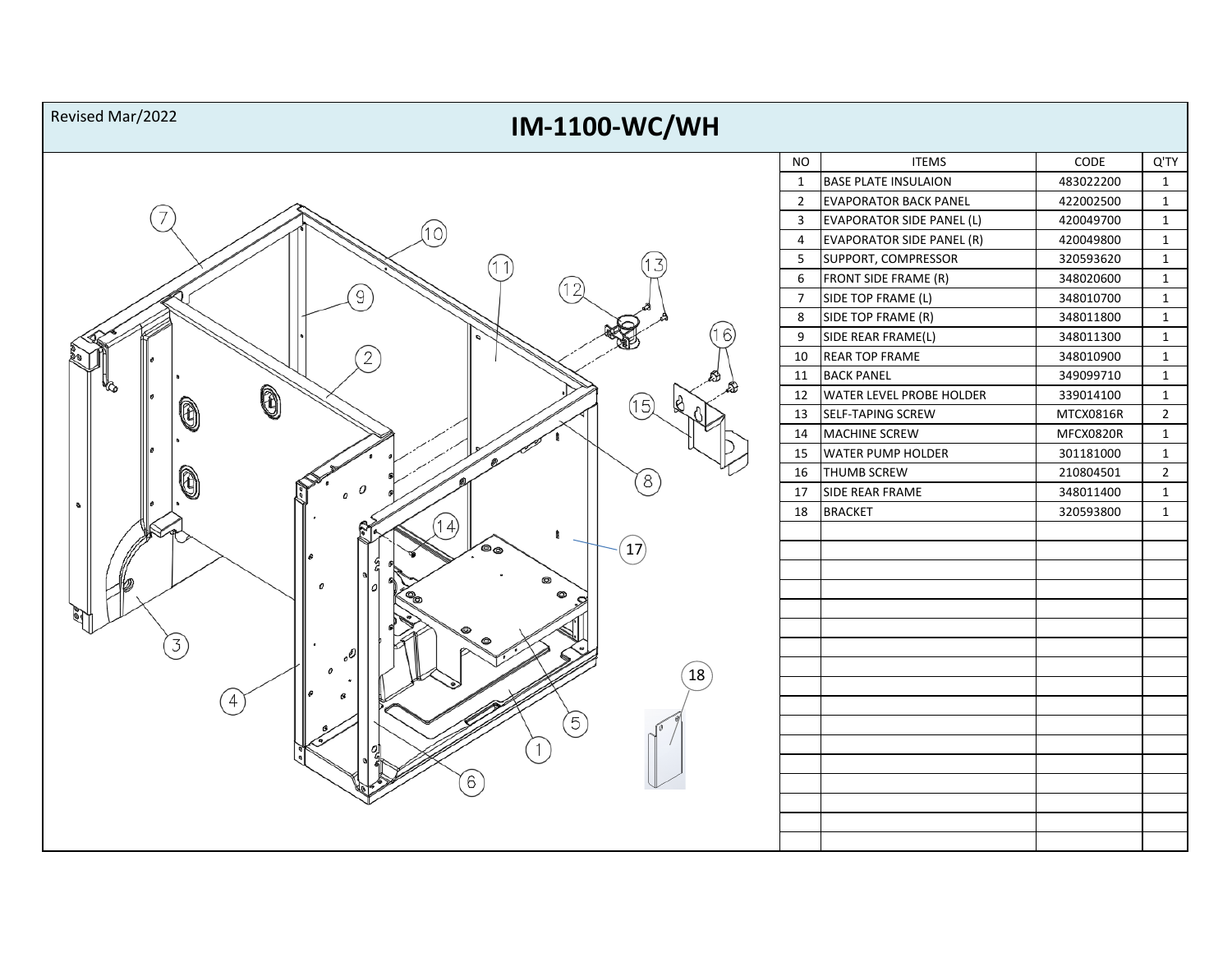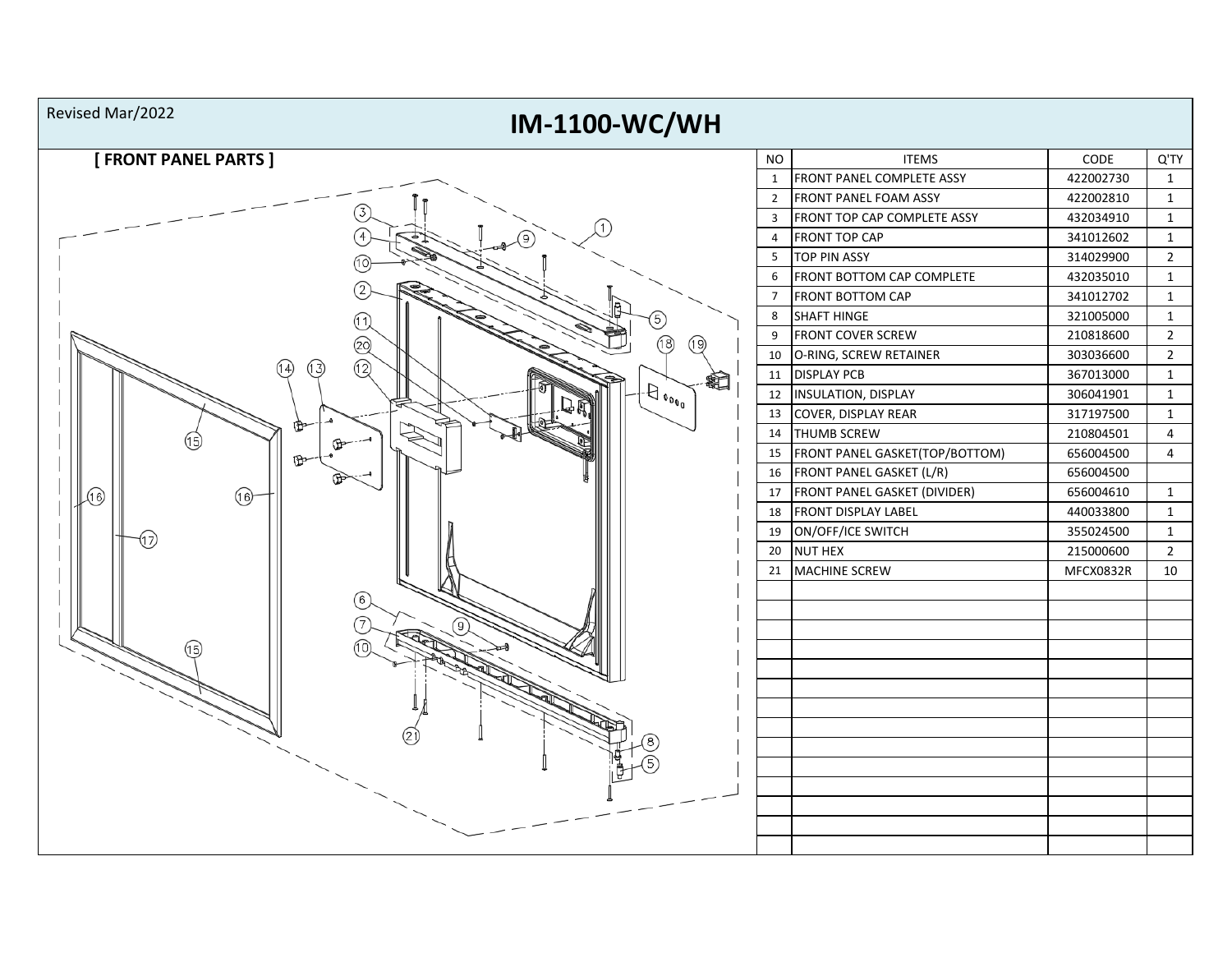| Revised Mar/2022<br><b>IM-1100-WC/WH</b>  |                 |                                                                                        |              |                |
|-------------------------------------------|-----------------|----------------------------------------------------------------------------------------|--------------|----------------|
| [CONTROL BOX ]                            | <b>NO</b>       | <b>ITEMS</b>                                                                           | CODE         | Q'TY           |
|                                           |                 | 2 CONTROL BOX                                                                          | 374143900    | $\mathbf{1}$   |
|                                           |                 | 3 MAIN CIRCUIT BOARD                                                                   | 367013400    | $\mathbf{1}$   |
|                                           |                 | 3-1 MAIN & FND PCB KIT_F90SEC (V1.2)                                                   | 367013400F90 | $\mathbf{1}$   |
|                                           | $\overline{4}$  | MAGNETIC CONTACTOR                                                                     | 322002300    | $\mathbf{1}$   |
|                                           | 5 <sub>1</sub>  | <b>FND CIRCUIT BOARD</b>                                                               | 367013100    | $\mathbf{1}$   |
|                                           | $6\overline{6}$ | <b>MACHINE SCREW</b>                                                                   | MPCX0610L    | $\overline{4}$ |
| 5                                         | 7 <sup>7</sup>  | MACHINE SCREW                                                                          | MTCX0812R    | $\overline{2}$ |
| 2<br>Q<br>6<br>D<br>3<br>Q<br>Ø<br>8<br>0 | 8               | CONTROL BOX COVER                                                                      | 374144300    | $\mathbf{1}$   |
| Y)                                        |                 | NEW DESIGN (starting with serial number VA/ $\sim$ )<br>3   MAIN CIRCUIT BOARD (FLOAT) | 415011900    | $\mathbf{1}$   |
| కథ                                        |                 | 5   FND CIRCUIT BOARD (FLOAT)                                                          | 415011800    | $\mathbf{1}$   |
|                                           |                 |                                                                                        |              |                |
|                                           |                 |                                                                                        |              |                |
|                                           |                 |                                                                                        |              |                |
|                                           |                 |                                                                                        |              |                |
|                                           |                 |                                                                                        |              |                |
|                                           |                 |                                                                                        |              |                |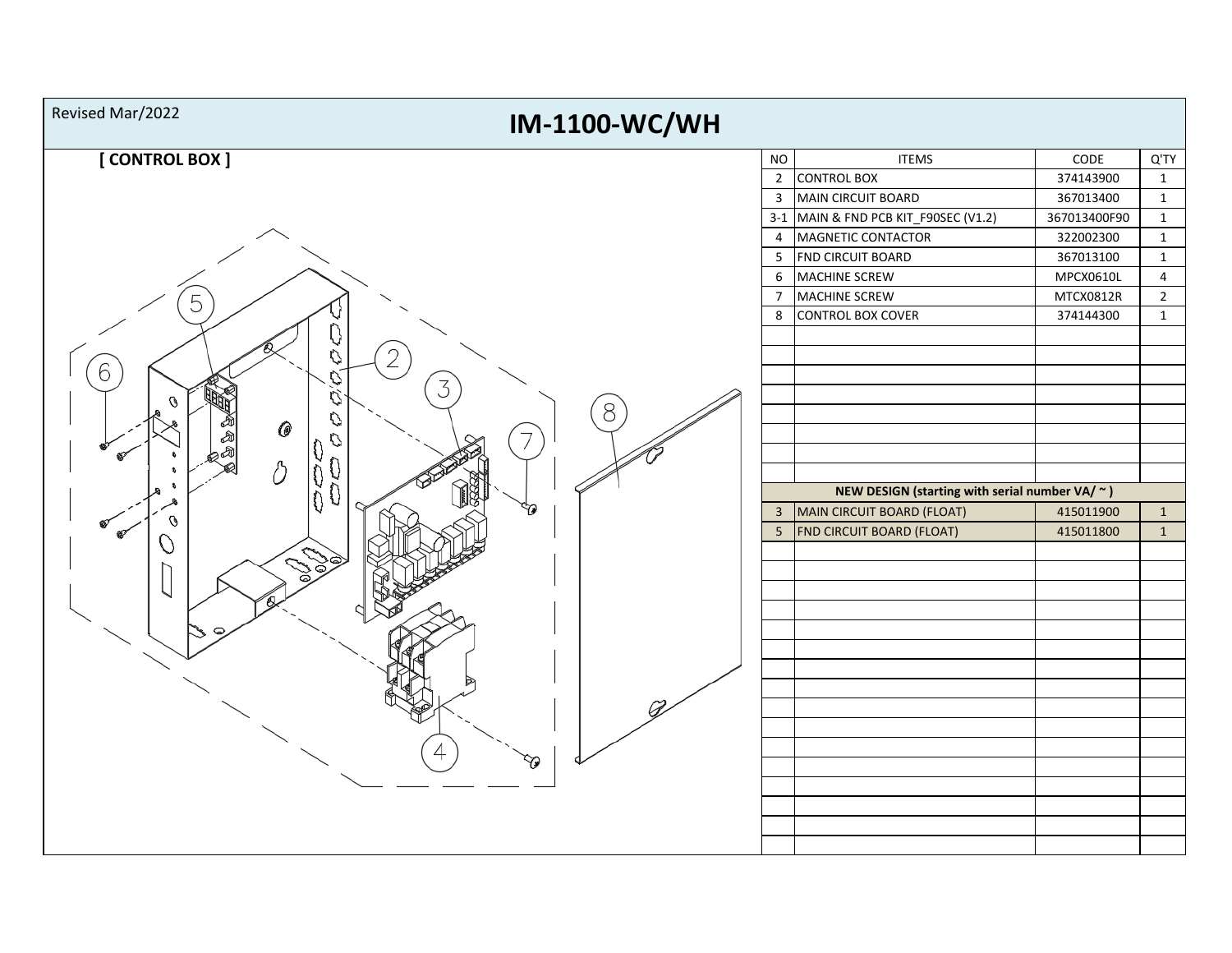| Revised Mar/2022<br><b>IM-1100-WC/WH</b> |                |                               |           |                 |
|------------------------------------------|----------------|-------------------------------|-----------|-----------------|
| [WATER IN/OUT PARTS]                     | <b>NO</b>      | <b>ITEMS</b>                  | CODE      | Q'TY            |
|                                          | $\mathbf{1}$   | <b>WATER INLET VALVE ASSY</b> | 469003010 | $\mathbf{1}$    |
| ΄9                                       | $\overline{2}$ | <b>WATER INLET HOSE ASSY</b>  | 469002810 | $\mathbf{1}$    |
|                                          | 3              | STRAIGHT ADAPTOR (3/8")       | 398016500 | $\overline{2}$  |
| [12]<br>໌8ີ                              | $\overline{4}$ | <b>WATER INLET VALVE</b>      | 340027520 | $\mathbf{1}$    |
| 7                                        | 5              | <b>BAND SPRING 17</b>         | 203003200 | $\mathbf{1}$    |
| 6                                        | 6              | <b>BRAIDED SILICONE HOSE</b>  | 229027800 | $\mathbf{1}$    |
| 12)                                      | $\overline{7}$ | <b>BAND SPRING 17</b>         | 203003200 | $\mathbf{1}$    |
| 5                                        | 8              | TUBE TO HOSE STEM             | 398014200 | $\overline{2}$  |
| l O.                                     | 9              | <b>EQUAL ELBOW</b>            | 398012000 | $\mathbf{1}$    |
|                                          | 10             | SUPPORT WATER INLET VALVE     | 301173610 | $\mathbf{1}$    |
| 8<br>$\left(3\right)$                    | 11             | O-RING(AN110)                 | 303036400 | $\mathbf{1}$    |
| (12)                                     | 12             | LOCKING CLIP 3/8"             | 224002000 | $5\phantom{.0}$ |
|                                          | 13             | MACHINE SCREW (M4x8)          | MTCX0816R | $\overline{2}$  |
|                                          | 14             | MACHINE SCREW (M4x8)          | MTCX0816R | $\overline{4}$  |
|                                          | 15             | DRAIN SOCKET (NPT 3/4" - ø20) | 215013400 | $\mathbf{1}$    |
|                                          | 16             | WATER INLET SOCKET (3/8" NPT) | 215018700 | $\mathbf{1}$    |
|                                          | 17             | <b>WATER IN-OUT BRACKET</b>   | N/A       |                 |
| (18)                                     | 18             | <b>STEM ELBOW</b>             | 398013801 | $\overline{2}$  |
| (12)                                     | 19             | PE TUBE (OD 3/8")             | 229013500 | $\mathbf{1}$    |
|                                          | 20             | PIPE INSULATION (ID 10, t5)   | 306009000 | $\mathbf{1}$    |
| 19                                       |                |                               |           |                 |
|                                          |                |                               |           |                 |
|                                          |                |                               |           |                 |
| 15                                       |                |                               |           |                 |
| (18)                                     |                |                               |           |                 |
|                                          |                |                               |           |                 |
|                                          |                |                               |           |                 |
|                                          |                |                               |           |                 |
|                                          |                |                               |           |                 |
| 6,                                       |                |                               |           |                 |
| $\overline{4}$                           |                |                               |           |                 |
|                                          |                |                               |           |                 |
|                                          |                |                               |           |                 |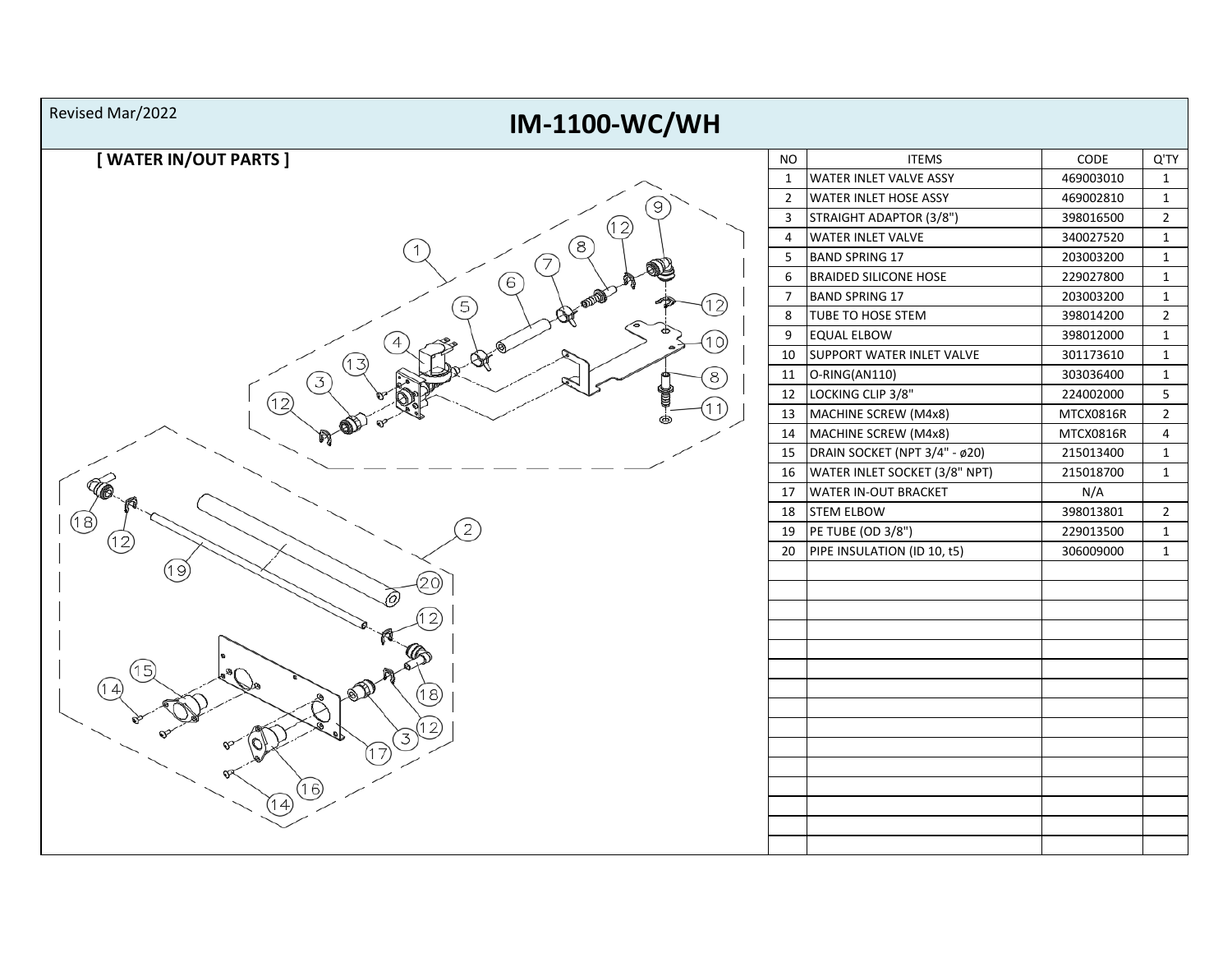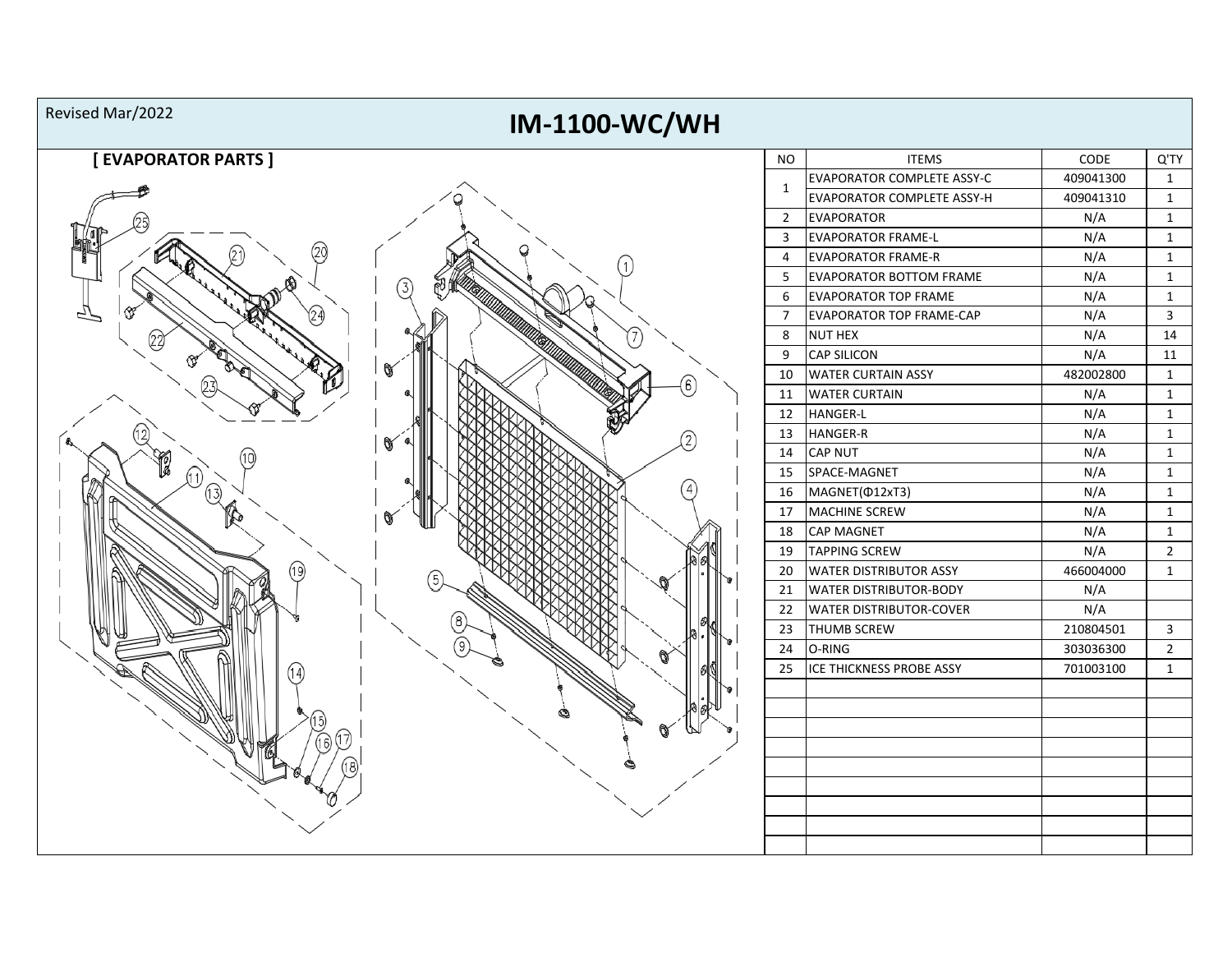Revised Mar/2022

## **IM-1100-WC/WH**



| <b>NO</b>      | <b>ITEMS</b>                                         | CODE      | Q'TY         |
|----------------|------------------------------------------------------|-----------|--------------|
| $\mathbf{1}$   | WATER PUMP COMPLETE ASSY                             | #2~8      | 1            |
| $\overline{2}$ | <b>PUMP MOTOR</b>                                    | 406025010 | 1            |
| 3              | PACKING ORIFFICE (Ф9)                                | N/A       |              |
| 4              | CONNECTING HOSE                                      | N/A       |              |
| 5              | <b>BAND HOSE 40</b>                                  | 203001400 | 1            |
| 6              | <b>PVC PIPE</b>                                      | 229032800 | 1            |
| $\overline{7}$ | CLAMP, HOSE                                          | 229026600 | 1            |
| 8              | <b>BAND SPRING 21</b>                                | 203003300 | 1            |
| 9              | INSULATION PUMP TO DISTRIBUTOR                       | 306042500 |              |
| 10             | <b>INSULATION PUMP TO DRAIN</b>                      | 306042100 | 1            |
| 11             | <b>WATER LEVEL PROBE ASSY</b>                        | 701003200 | 1            |
| 13             | <b>WATER TROUGH</b>                                  | 339013400 | 1            |
|                |                                                      |           |              |
|                |                                                      |           |              |
|                |                                                      |           |              |
|                |                                                      |           |              |
|                |                                                      |           |              |
|                |                                                      |           |              |
|                | NEW DESIGN (starting with serial number VA/ $\sim$ ) |           |              |
| 12             | <b>WATER LEVEL FLOAT SWITCH</b>                      | 701004000 | $\mathbf{1}$ |
|                |                                                      |           |              |
|                |                                                      |           |              |
|                |                                                      |           |              |
|                |                                                      |           |              |
|                |                                                      |           |              |
|                |                                                      |           |              |
|                |                                                      |           |              |
|                |                                                      |           |              |
|                |                                                      |           |              |
|                |                                                      |           |              |
|                |                                                      |           |              |
|                |                                                      |           |              |
|                |                                                      |           |              |
|                |                                                      |           |              |
|                |                                                      |           |              |
|                |                                                      |           |              |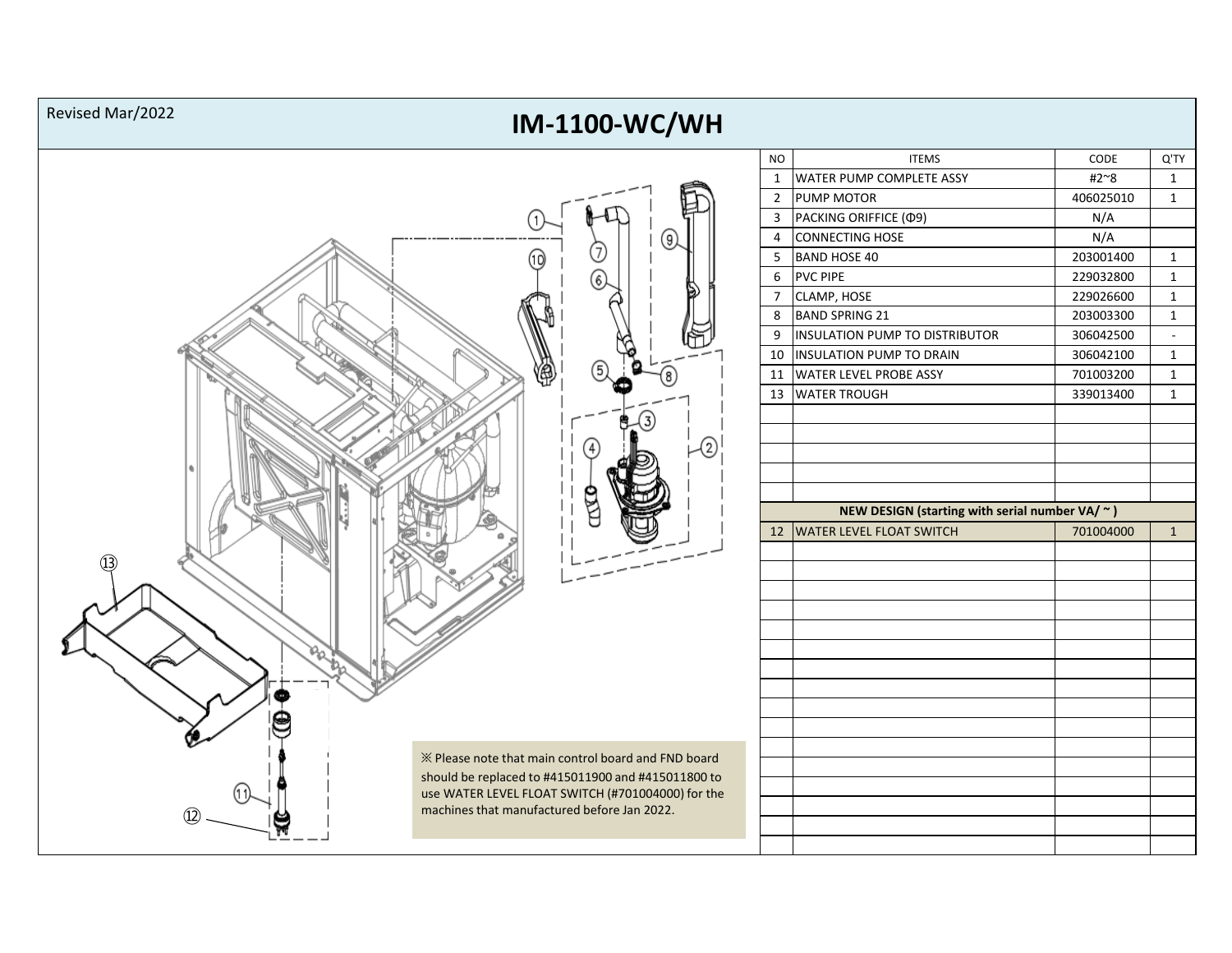